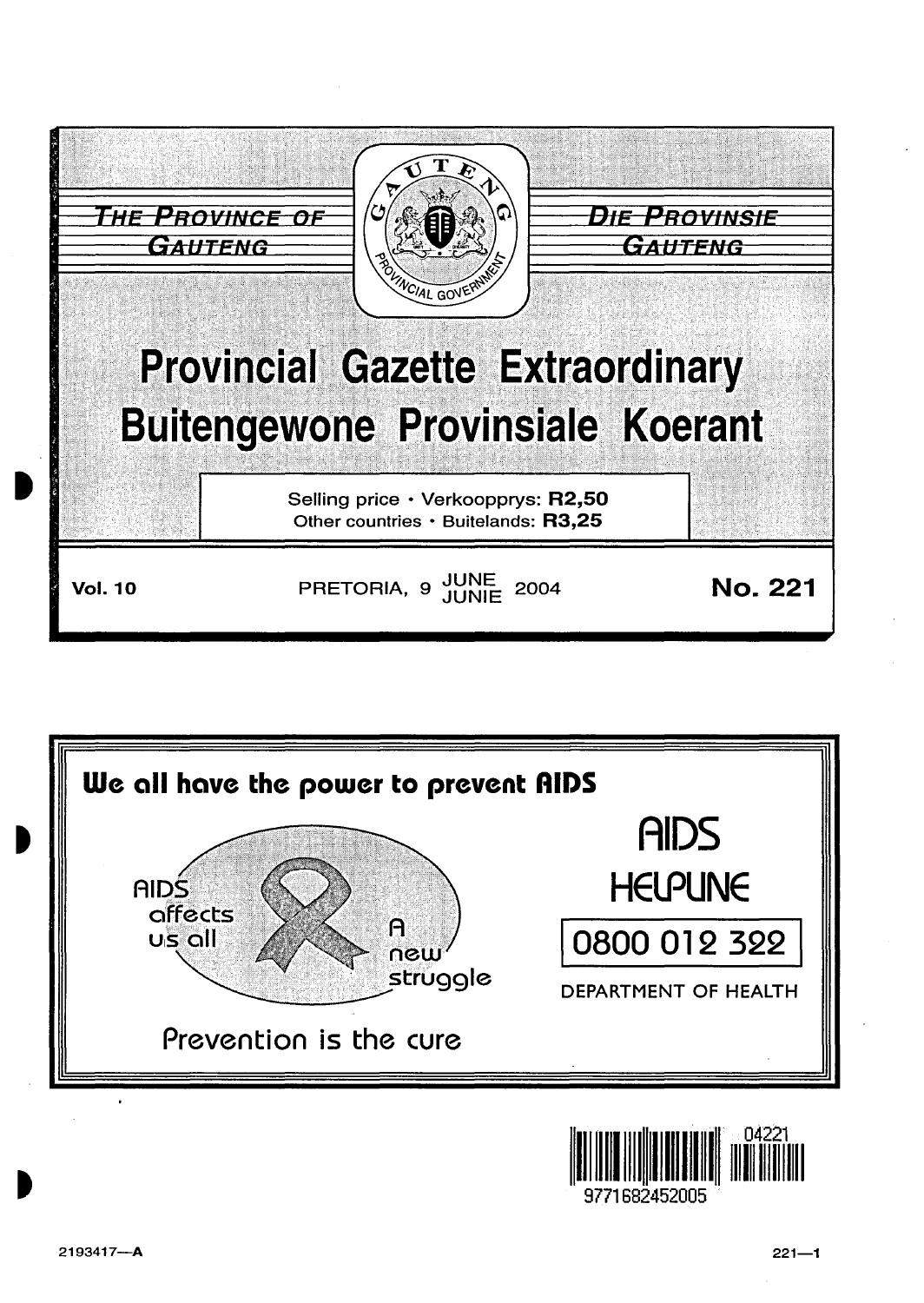|      | <b>CONTENTS • INHOUD</b>                                                                        |             |                |
|------|-------------------------------------------------------------------------------------------------|-------------|----------------|
| No.  |                                                                                                 | Page<br>No. | Gazette<br>No. |
|      | <b>LOCAL AUTHORITY NOTICES</b>                                                                  |             |                |
| 1051 | Town-planning and Townships Ordinance (15/1986): City of Johannesburg: Amendment Scheme 02-2712 | 3           | 221            |
|      |                                                                                                 | 4           | 221            |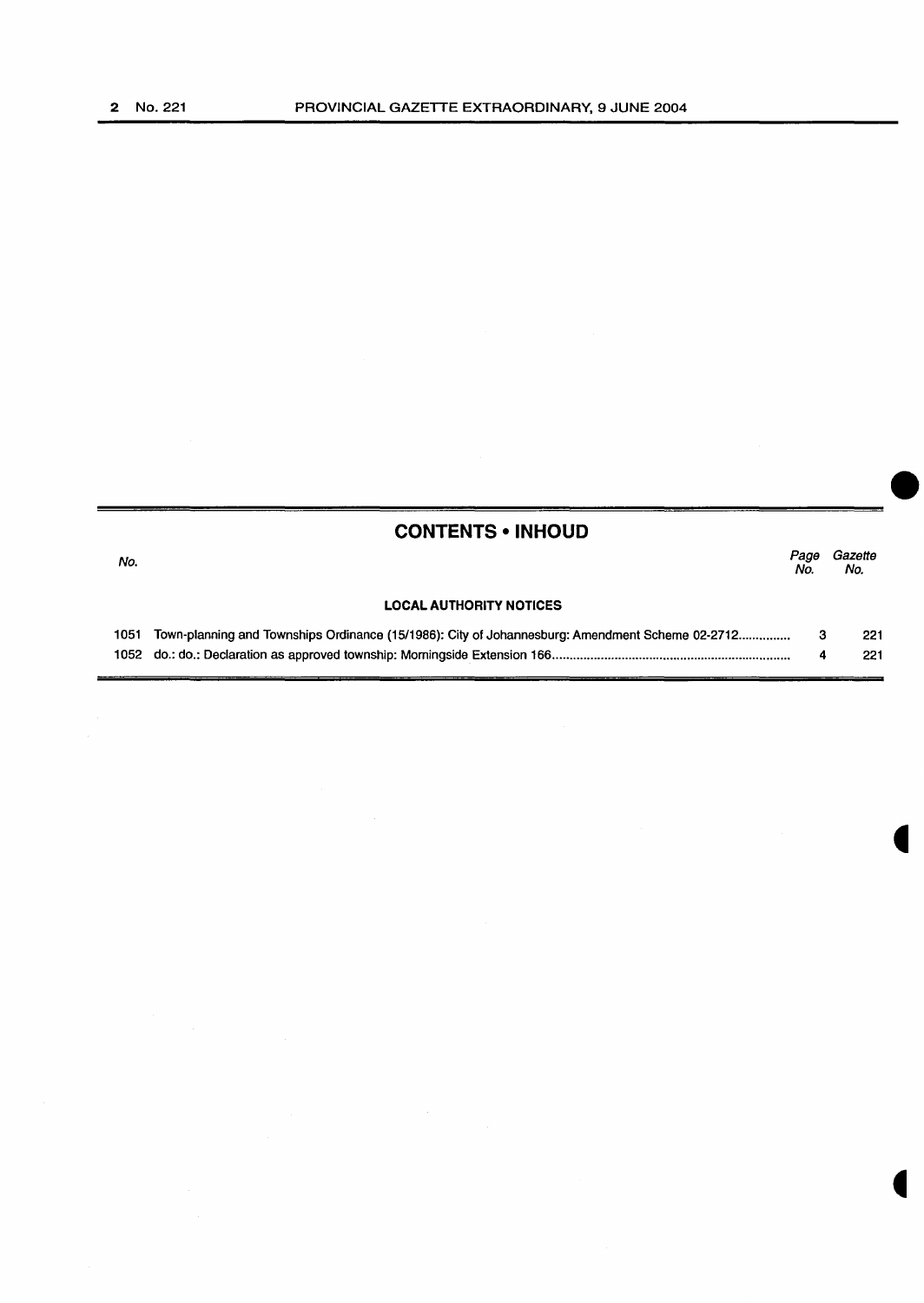# LOCAL AUTHORITY NOTICES

## LOCAL AUTHORITY NOTICE 1051

## CITY OF JOHANNESBURG AMENDMENT SCHEME 02-2712

The Council hereby in terms of provisions of Section 125 of the Town-planning and Townships Ordinance, 1986, declares that it has approved the amendment scheme, being an amendment of the Sandton Town-planning Scheme 1980, comprising the same land, as included in the Township of MORNINGSIDE EXTENSION 166

Map 3, Annexure and scheme clauses of the amendment scheme are filed with the Executive Director: Development Planning, Transportation and Environment: City of Johannesburg and are open for inspection at all reasonable times.

The amendment scheme is known as Amendment Scheme 02-2712

# Executive Director: Development Planning Transportation and Environment Notice No. 485/2004

# PLAASLIKE BESTUURSKENNISGEWING 1051

#### STAD VAN JOHANNESBURG WYSIGINGSKEMA 02-2712

Die Stadraad verklaar hierby ingevolge die bepalings van artikel 125 van die Ordonnansie op Dorpsbeplanning en Dorpe, 1986, dat dit 'n wysigingskema synde 'n wysiging van Sandton dorpsbeplanningskema, 1980, wat uit dieselfde grand as die dorp MORNINGSIDE UITBREIDING 166 bestaan, goedgekeur het.

Kaart 3, Bylae en die skemaklousules van die wysigskema word in bewaring gehou deur Uitvoerende Direkteur: Ontwikkelings Beplanning, Vervoer en Omgewing, Stad van Johannesburg en is beskikbaar vir inspeksie te aile redelike tye.

Hierdie wysiging staan bekend as Sandton-wysigingskema 02-2712

Uitvoerende Direkteur: Ontwlkkelings Beplannlng, Vervoer en Omgewing Kennisgewing Nr. 485/2004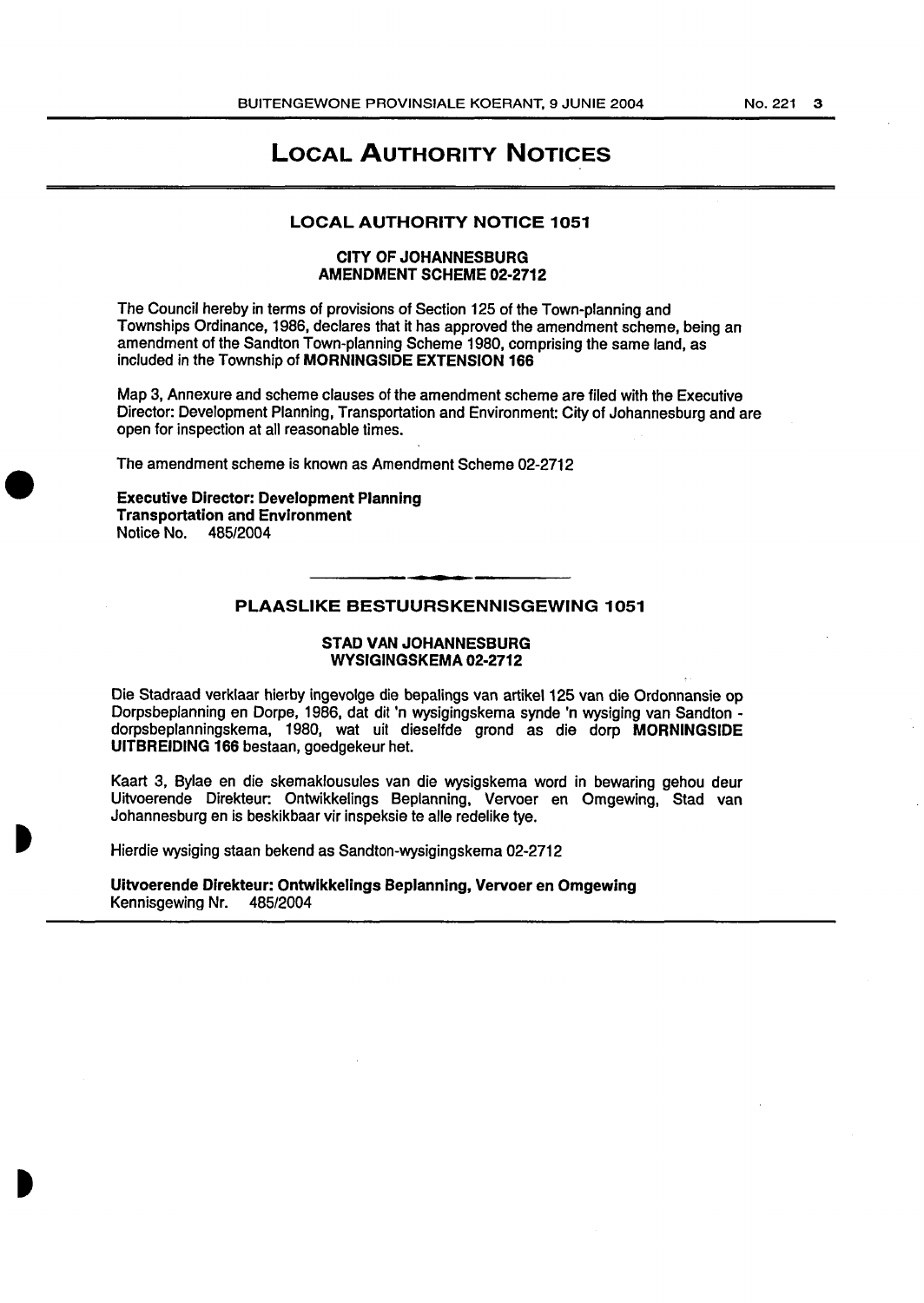#### LOCAL AUTHORITY NOTICE 1052

#### CITY OF JOHANNESBURG DECLARATION AS APPROVED TOWNSHIP

In terms of section 103(1) of the Town-planning and Townships Ordinance, 1986 (Ordinance No. 15 of 1986) the CITY OF JOHANNESBURG METROPOLITAN MUNICIPALITY declares MORNINGSIDE EXTENSION 166 to be an approved township subject to the conditions set out in the Schedule hereto.

#### **SCHEDULE**

CONDITIONS UNDER WHICH THE APPLICATION MADE BY SUMMERCON HOLDCO (PTY) LIMITED (HEREIN AFTER REFERRED TO AS THE APPLICANT) UNDER THE TOWN-PLANNING AND TOWNSHIPS ORDINANCE 1986 (ORDINANCE NO 15 of 1986) FOR PERMISSION TO ESTABLISH A TOWNSHIP ON PORTION 769 AND 771 OF THE FARM ZANDFONTEIN 42 IR, PROVINCE OF GAUTENG, HAS BEEN GRANTED.

#### 1. CONDITIONS OF ESTABLISHMENT

1. Name

The name of the township shall be MORNINGSIDE EXTENSION 166

2. Design

The township shall consist of erven as indicated on General Plan S.G.11305/2003

#### 3. Provision and Installation of engineering services

The township owner shall provide engineering services in the township, subject to the approval of the Council and/or City Power I Eskom.

# 4. Obligations in respect of services and limitations in respect of the alienation or erven<br>(a) The Townsh

- The Township owners shall, in terms of a prior agreement with the Council, fulfil their obligations with the regard to the provision of engineering services in and for the township in terms of Chapter 5 of the Ordinance.
- (b) Contributions towards the provisions of external engineering services, bulk sewer and endowment in lieu of parkland shall be payable in terms of the Ordinance.
- (c) No erven may be alienated or be transferred into the name of a buyer prior to the

Council having confirmed that sufficient guarantees I cash contributions I endowments in respect of the supply of services by the township owner has been made to the said Council.

## 6. Removal and replacement of Municipal Services

If, by reason of the establishment of the township, it should become necessary to remove or replace any existing municipal services, the cost thereof shall be borne by the township owner.

# 7. Disposal of existing Conditions of Title

All erven shall be made subject to existing conditions and servitudes, if any, including the reservation of rights to minerals.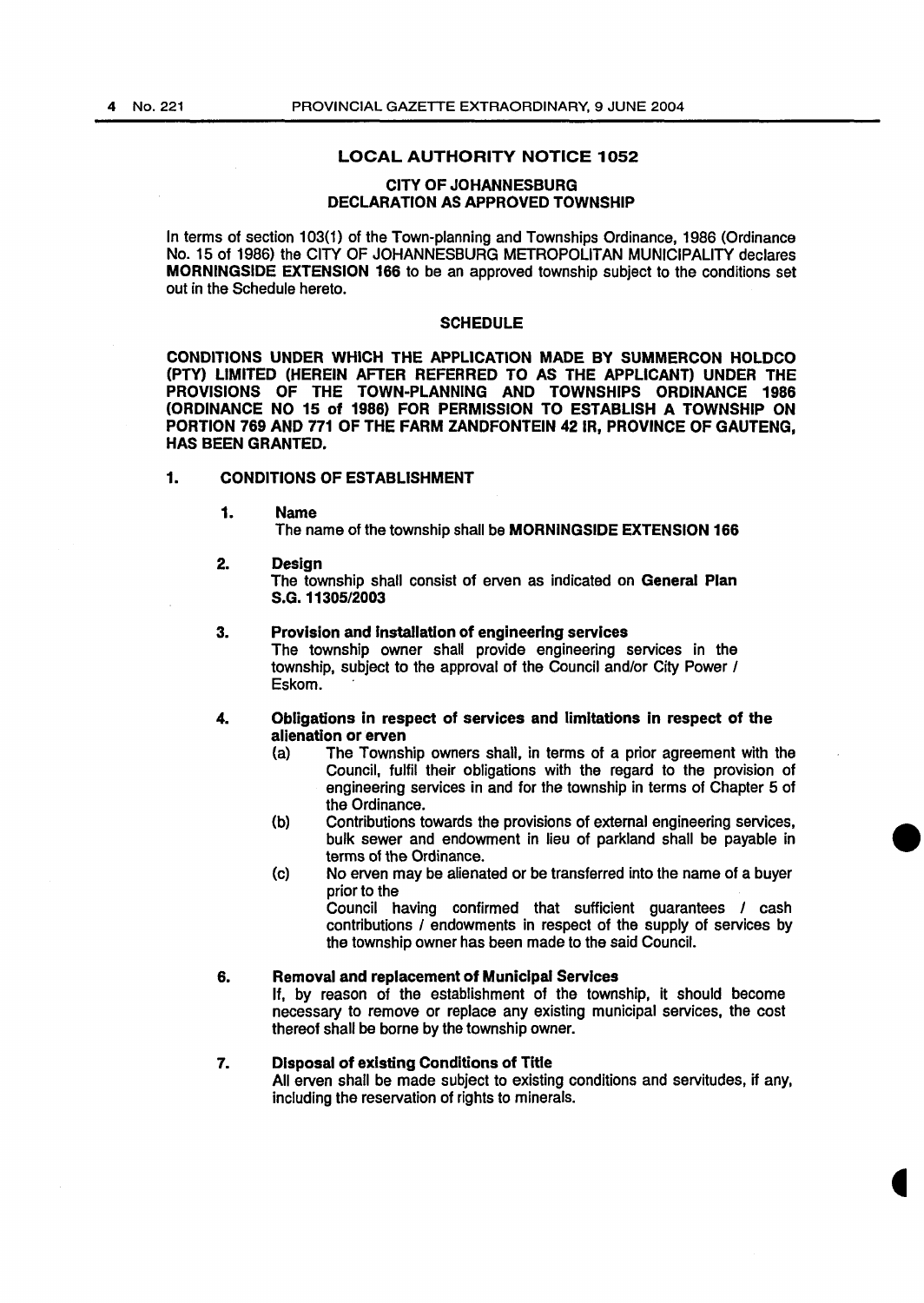# 2. CONDITIONS OF TITLE

The erven mentioned hereunder shall be subject to the conditions, as indicated, imposed by the Council in terms of the provisions of the Town-planning and Townships Ordinance, 1986.

# (1) ALL ERVEN

- (a} The erf is subject to a servitude, 2m wide, in favour of the Council for sewerage and other municipal purposes, along any two boundaries other than a street boundary and in the case of a panhandle erf, an additional servitude for municipal purposes, 2m wide across the access portion of the erf, if and when required by the Council: Provided that the Council may dispense with any such servitude.
- (b) No building or other structure shall be erected within the aforesaid servitude area and no large-rooted trees shall be planted within the area of such servitude or within 2m thereof.
- (c) The Council shall be entitled to deposit temporarily on the land adjoining the aforesaid servitude such material as may be excavated by it during the course of the construction, maintenance or removal of such sewerage mains and other works as it, in its discretion may deem necessary and shall further be entitled to reasonable access to the said land for the aforesaid purpose subject to any damage done during the process of the construction, maintenance or removal of such sewerage mains and other works being made good by the Council.

#### (2) ERVEN 1625 AND 1626

The erven are subject to a 4m road widening servitude in favour of the Council as indicated on the General Plan.

Executive Director: Development Planning Transportation and Environment Notice No. 486/2004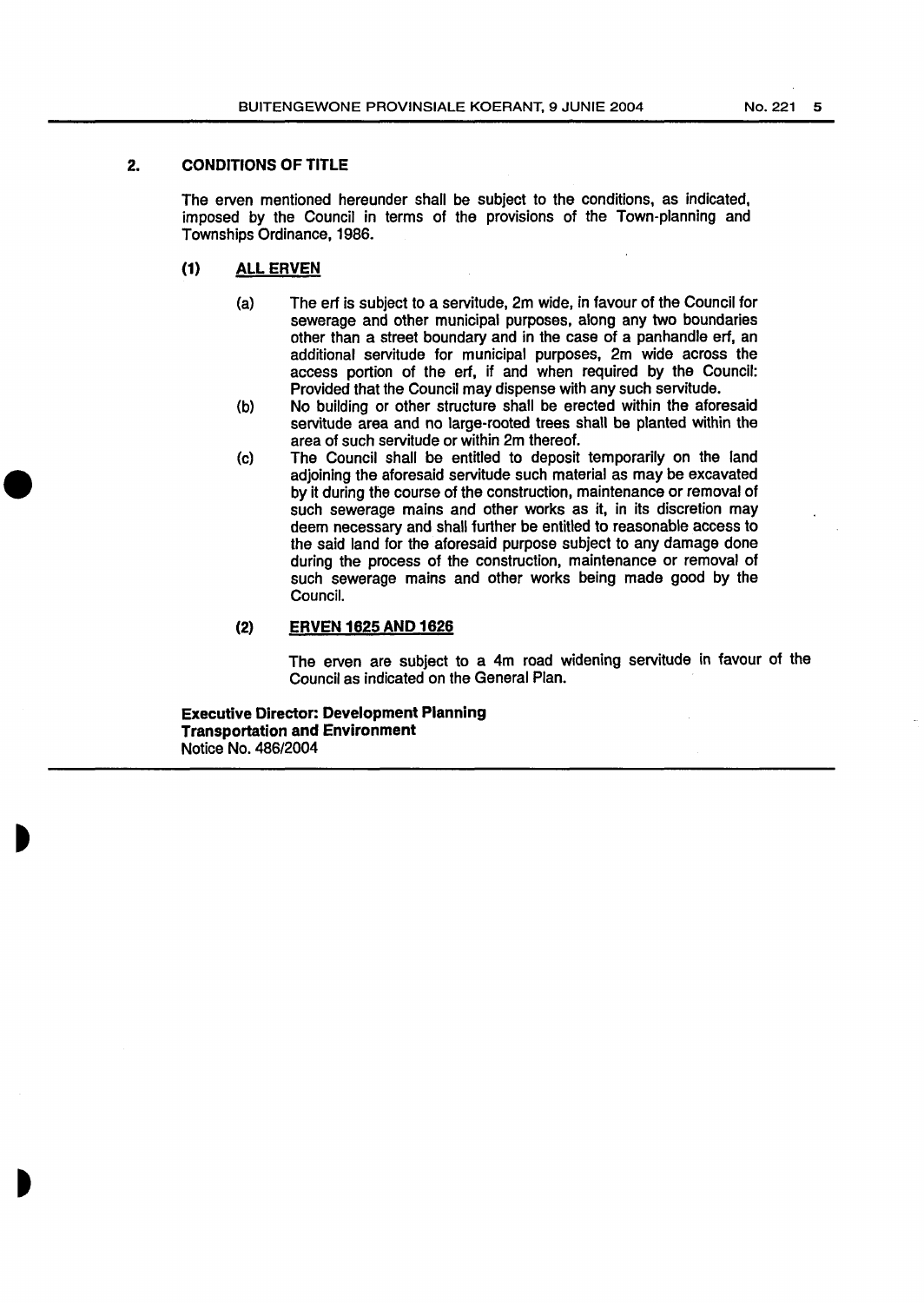# PLAASLIKE BESTUURSKENNISGEWING 1052

## STAD VAN JOHANNESBURG VERKLARING TOT GOEDGEKEURDE DORP

lngevolge artikel 1 03{1) van die Ordonnansie op Dorpsbeplanning en Dorpe, 1986 (Ordonnansie No. 15 van 1986) verklaar die STAD VAN JOHANNESBURG hierby die dorp MORNINGSIDE UITBREIDING 166 tot 'n goedgekeurde dorp onderworpe aan die voorwaardes uiteengesit in die bygaande Bylae.

## BYLAE

VOORWAARDES WAAROP DIE AANSOEK GEDOEN DEUR SUMMERCON HOLDCO (PTY) LIMITED (HIERNA DIE AANSOEKDOENER GENOEM) INGEVOLGE DIE BEPALINGS VAN DIE ORDONNANSIE OP DORPSBEPLANNING EN DORPE, 1986, OM TOESTEMMING OM 'N DORP TE STIG OP GEDEELTE 769 EN 771 VAN DIE PLAAS ZANDFONTEIN 421R, PROVINSIE GAUTENG, TOEGESTAAN IS.

# 1. STIGTINGSVOORWAARDES

#### 1. NAAM

Die naam van die dorp is MORNINGSIDE UITBREIDING 166

#### 2. ONTWERP

Die dorp bestaan uit erwe soos aangedui op Algemene Plan SG No. 11305/2003

#### 3. VOORSIENING EN INSTALLERING VAN DIENSTE

Die dorpseienaar moet die nodige reelings met die Raad tref vir die voorsiening en instalering van water en sanitere dienste asook die konstruksie van strata en stormwaterdreinering in die dorp, tot bevrediging van die Raad.

## 4. VERPLIGTINGE TEN OPSIGTE VAN NOODSAAKLIKE DIENSTE ASOOK DIE BEPERKING TEN OPSIGTE VAN VERVREMING OF OORDRAGTE

- (a) Die dorpseienaars sal, in terme van n vooraf gereelde ooreenkoms met die Raad, sy verpligtinge rakende tot die voorsiening van ingenieursdienste in en vir die dorp, in terme van Hoofstuk 5 van die Ordonnansie.
- (b) n Bydrae tot die voorsiening van inginieursdienste en begiftiging ten opsigte van parkegrond sal betaalbaar wees.
- {b) Geen erwe mag vervreem of oorgedra word in die naam van 'n koper alvorens die plaaslike bestuur bevestig het dat voldoende waarborge/kontantbydraes ten opsigte van die voorsiening van dienste deur die dorpseienaar aan die Stadsraad gelewer is nie.

#### 6. VERSKUIWING OF DIE VERVANGING VAN MUNISIPALE DIENSTE

lndien dit as gevolg van die stigting van die dorp nodig word om enige bestaande munisipale dienste te verskuif of te vervang moet die koste daarvan deur die dorpseienaars gedra word.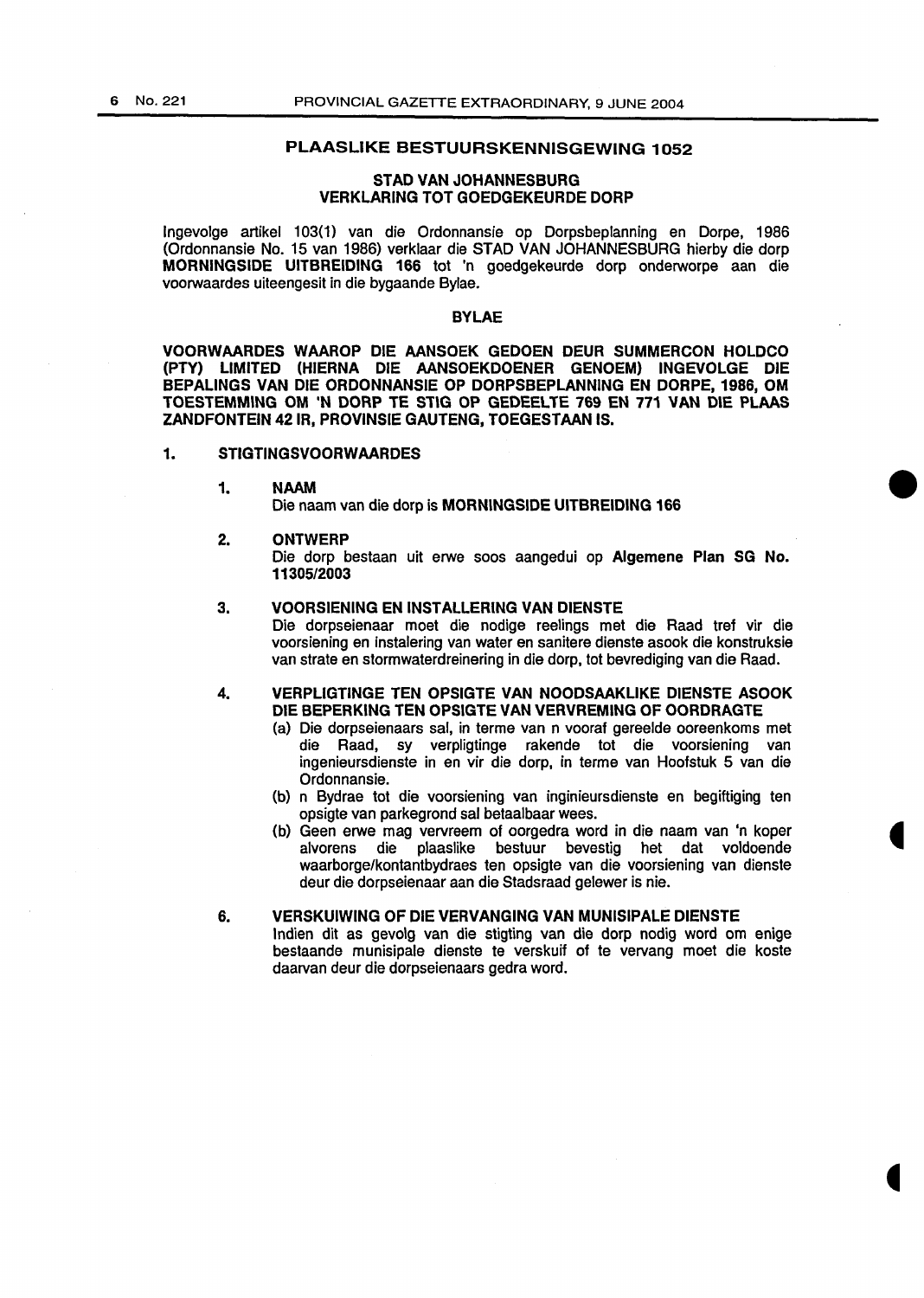# **7. BESKIKKING OOR BESTAANDE TITELVOORWAARDES**

Aile erwe moet onderhewig gemaak word aan bestaande titelvoorwaardes en serwitute, indien enige, insluitende die reservering van die mineraleregte.

# **2. TITELVOORWAARDES**

Die erwe hieronder genoem sal onderworpe wees aan die voorwaardes soos aangedui, opgele deur die Raad ingevolge die bepalings van die Ordonnansie op Dorpsbeplanning en Dorpe, 1986.

#### **{1) ALLE ERWE**

(a) Die erf is geregtig op 'n serwituut van 2 meter breed vir riolerings- en ander munisipale doeleindes, ten gunste van die Raad tangs enige twee grense, uitgesonderd 'n straatgrens en, in die geval van 'n pypsteelerf, 'n addisionele serwituut vir munisipale doeleindes 2 meter breed oar die toegangsgedeelte van die erf, indien en wanneer verlang deur die Raad: Met dien verstande dat die Raad van enige sodanige serwituut mag afsien.

(b) Geen geboue of ander struktuur mag binne die voornoemde serwituutgebied opgerig word nie en geen grootwortelbome mag binne die gebied van sodanige serwituut of binne 'n afstand van 2 meter daarvan geplant word nie.

(c) Die Raad is geregtig om enige materiaal wat deur hom uitgegrawe word tydens die aanleg, onderhoud of verwydering van sodanige rioolhoofpypleidings en ander werke wat hy volgens goeddunke noodsaaklik ag, tydelik te plaas op die grond wat aan die voornoemde serwituut grens en is voorts geregtig tot redelike toegang tot genoemde grond vir die voornoemde doel, onderworpe daaraan dat die Raad enige skade vergoed wat gedurende die aanleg onderhoud of verwydering van sodanige rioolhoofpypleidings en ander werke veroorsaak word.

# (2) **ERWE 1625 EN 1626**

Die erwe is onderworpe aan 'n 4m pad verbredings serwituut ten gunste van die Raad, soos aangedui op die Algemene Plan.

**Uitvoerende Direkteur: Ontwikkellngs, Beplannlng, Vervoer en Omgewing**  Kennisgewing Nr. 486/2004